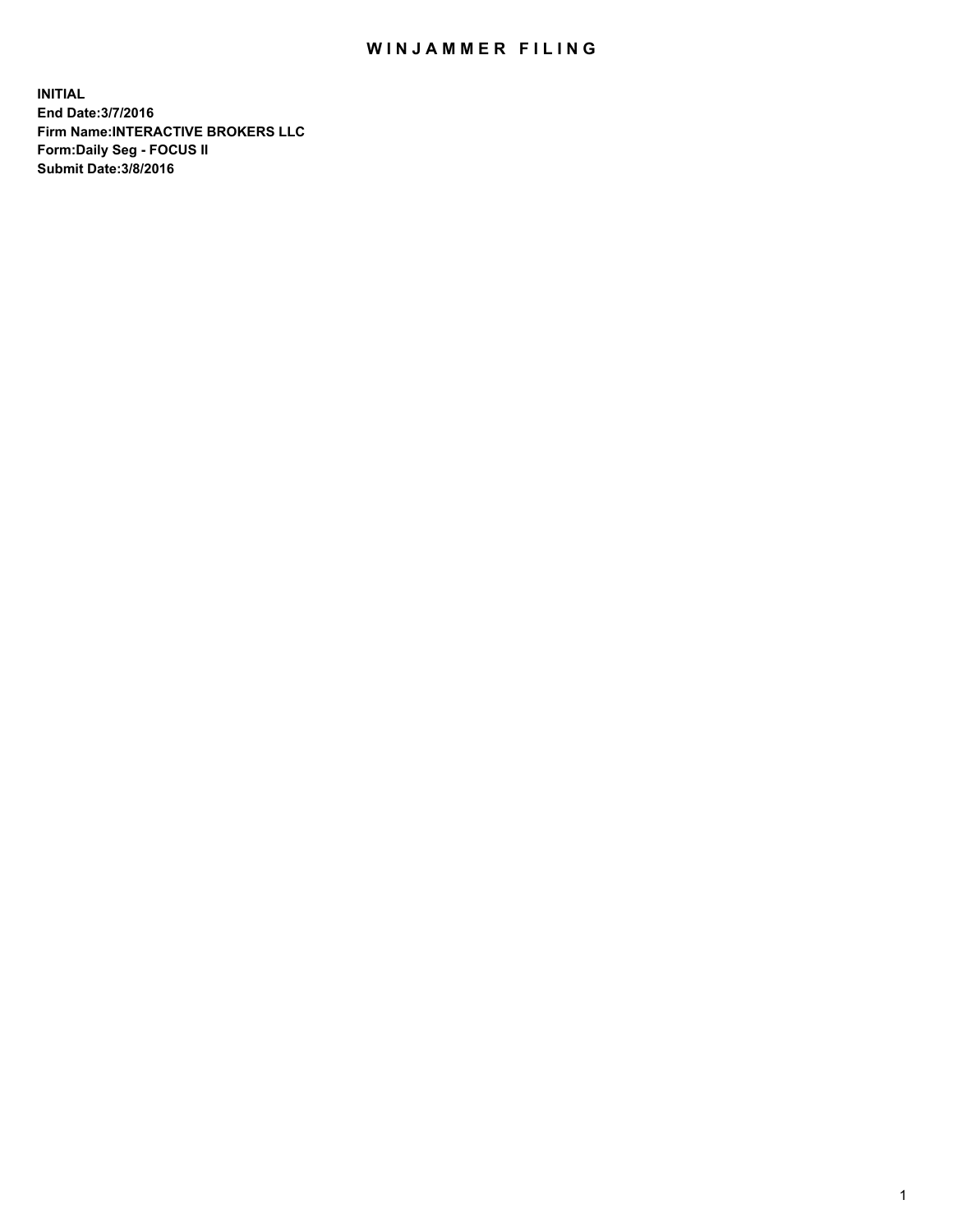## **INITIAL End Date:3/7/2016 Firm Name:INTERACTIVE BROKERS LLC Form:Daily Seg - FOCUS II Submit Date:3/8/2016 Daily Segregation - Cover Page**

| Name of Company<br><b>Contact Name</b><br><b>Contact Phone Number</b><br><b>Contact Email Address</b>                                                                                                                                                                                                                          | <b>INTERACTIVE BROKERS LLC</b><br><b>Alex Parker</b><br>203-618-7738<br>aparker@interactivebrokers.com |
|--------------------------------------------------------------------------------------------------------------------------------------------------------------------------------------------------------------------------------------------------------------------------------------------------------------------------------|--------------------------------------------------------------------------------------------------------|
| FCM's Customer Segregated Funds Residual Interest Target (choose one):<br>a. Minimum dollar amount: ; or<br>b. Minimum percentage of customer segregated funds required:%; or<br>c. Dollar amount range between: and; or<br>d. Percentage range of customer segregated funds required between:% and%.                          | <u>0</u><br>155,000,000 245,000,000<br><u>00</u>                                                       |
| FCM's Customer Secured Amount Funds Residual Interest Target (choose one):<br>a. Minimum dollar amount: ; or<br>b. Minimum percentage of customer secured funds required:%; or<br>c. Dollar amount range between: and; or<br>d. Percentage range of customer secured funds required between:% and%.                            | <u>0</u><br>80,000,000 120,000,000<br>0 <sub>0</sub>                                                   |
| FCM's Cleared Swaps Customer Collateral Residual Interest Target (choose one):<br>a. Minimum dollar amount: ; or<br>b. Minimum percentage of cleared swaps customer collateral required:% ; or<br>c. Dollar amount range between: and; or<br>d. Percentage range of cleared swaps customer collateral required between:% and%. | ₫<br>0 <sub>0</sub><br>0 <sub>0</sub>                                                                  |

Attach supporting documents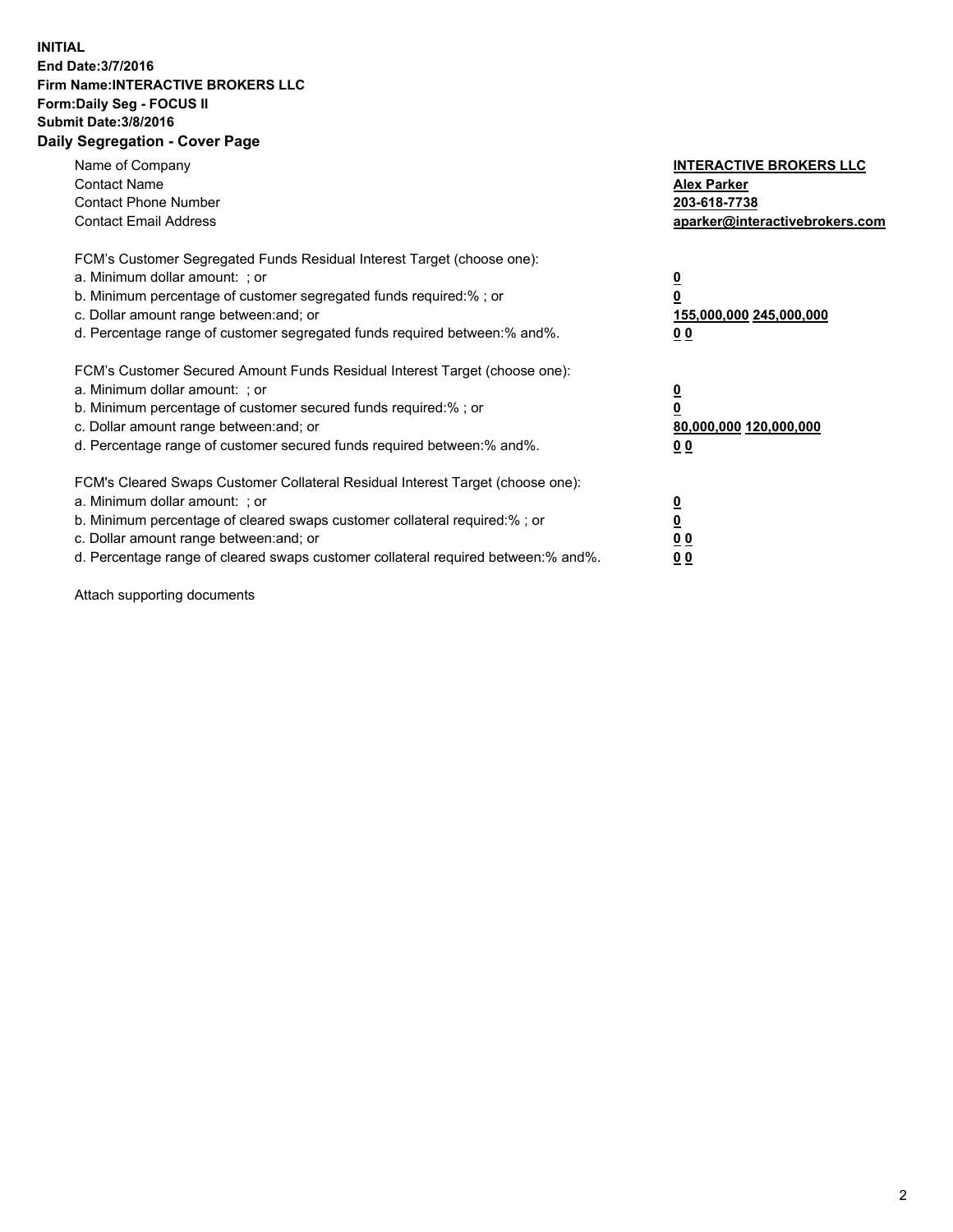## **INITIAL End Date:3/7/2016 Firm Name:INTERACTIVE BROKERS LLC Form:Daily Seg - FOCUS II Submit Date:3/8/2016 Daily Segregation - Secured Amounts**

|     | Foreign Futures and Foreign Options Secured Amounts                                         |                                   |
|-----|---------------------------------------------------------------------------------------------|-----------------------------------|
|     | Amount required to be set aside pursuant to law, rule or regulation of a foreign            | $0$ [7305]                        |
|     | government or a rule of a self-regulatory organization authorized thereunder                |                                   |
| 1.  | Net ledger balance - Foreign Futures and Foreign Option Trading - All Customers             |                                   |
|     | A. Cash                                                                                     | 292,932,814 [7315]                |
|     | B. Securities (at market)                                                                   | $0$ [7317]                        |
| 2.  | Net unrealized profit (loss) in open futures contracts traded on a foreign board of trade   | -12,644,155 [7325]                |
| 3.  | Exchange traded options                                                                     |                                   |
|     | a. Market value of open option contracts purchased on a foreign board of trade              | 34,643 [7335]                     |
|     | b. Market value of open contracts granted (sold) on a foreign board of trade                | -138,112 [7337]                   |
| 4.  | Net equity (deficit) (add lines 1.2. and 3.)                                                | 280,185,190 [7345]                |
| 5.  | Account liquidating to a deficit and account with a debit balances - gross amount           | 257,569 [7351]                    |
|     | Less: amount offset by customer owned securities                                            | 0 [7352] 257,569 [7354]           |
| 6.  | Amount required to be set aside as the secured amount - Net Liquidating Equity              | 280,442,759 [7355]                |
|     | Method (add lines 4 and 5)                                                                  |                                   |
| 7.  | Greater of amount required to be set aside pursuant to foreign jurisdiction (above) or line | 280,442,759 [7360]                |
|     | 6.                                                                                          |                                   |
|     | FUNDS DEPOSITED IN SEPARATE REGULATION 30.7 ACCOUNTS                                        |                                   |
| 1.  | Cash in banks                                                                               |                                   |
|     | A. Banks located in the United States                                                       | $0$ [7500]                        |
|     | B. Other banks qualified under Regulation 30.7                                              | 0 [7520] 0 [7530]                 |
| 2.  | Securities                                                                                  |                                   |
|     | A. In safekeeping with banks located in the United States                                   | 346,663,050 [7540]                |
|     | B. In safekeeping with other banks qualified under Regulation 30.7                          | 0 [7560] 346,663,050 [7570]       |
| 3.  | Equities with registered futures commission merchants                                       |                                   |
|     | A. Cash                                                                                     | $0$ [7580]                        |
|     | <b>B.</b> Securities                                                                        | $0$ [7590]                        |
|     | C. Unrealized gain (loss) on open futures contracts                                         | $0$ [7600]                        |
|     | D. Value of long option contracts                                                           | $0$ [7610]                        |
|     | E. Value of short option contracts                                                          |                                   |
| 4.  | Amounts held by clearing organizations of foreign boards of trade                           | 0 [7615] 0 [7620]                 |
|     | A. Cash                                                                                     |                                   |
|     |                                                                                             | $0$ [7640]                        |
|     | <b>B.</b> Securities                                                                        | $0$ [7650]                        |
|     | C. Amount due to (from) clearing organization - daily variation                             | $0$ [7660]                        |
|     | D. Value of long option contracts                                                           | $0$ [7670]                        |
|     | E. Value of short option contracts                                                          | 0 [7675] 0 [7680]                 |
| 5.  | Amounts held by members of foreign boards of trade                                          |                                   |
|     | A. Cash                                                                                     | 79,955,885 [7700]                 |
|     | <b>B.</b> Securities                                                                        | $0$ [7710]                        |
|     | C. Unrealized gain (loss) on open futures contracts                                         | -6,311,709 [7720]                 |
|     | D. Value of long option contracts                                                           | 34,640 [7730]                     |
|     | E. Value of short option contracts                                                          | -138,104 [7735] 73,540,712 [7740] |
| 6.  | Amounts with other depositories designated by a foreign board of trade                      | $0$ [7760]                        |
| 7.  | Segregated funds on hand                                                                    | $0$ [7765]                        |
| 8.  | Total funds in separate section 30.7 accounts                                               | 420,203,762 [7770]                |
| 9.  | Excess (deficiency) Set Aside for Secured Amount (subtract line 7 Secured Statement         | 139,761,003 [7380]                |
|     | Page 1 from Line 8)                                                                         |                                   |
| 10. | Management Target Amount for Excess funds in separate section 30.7 accounts                 | 80,000,000 [7780]                 |
| 11. | Excess (deficiency) funds in separate 30.7 accounts over (under) Management Target          | 59,761,003 [7785]                 |
|     |                                                                                             |                                   |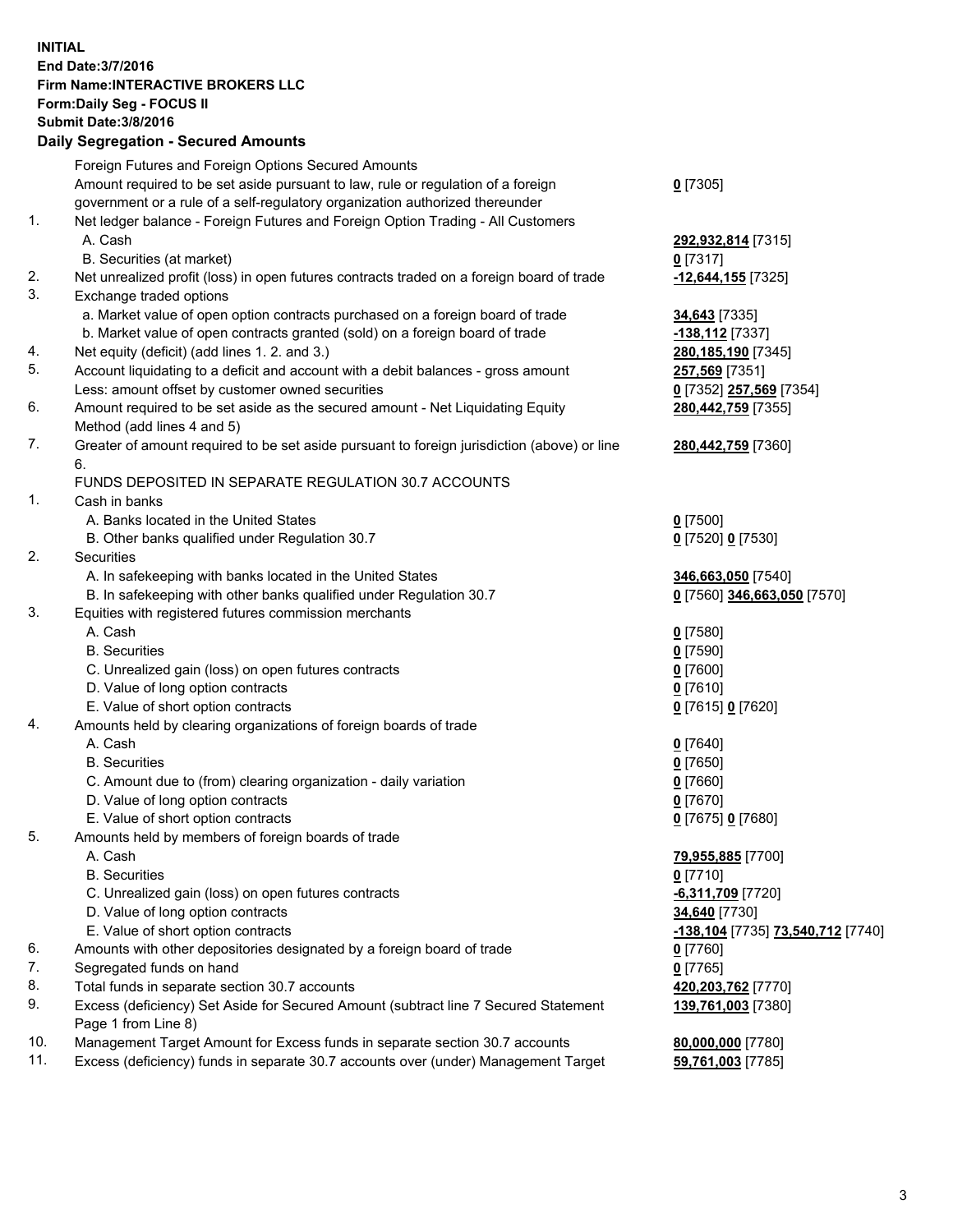**INITIAL End Date:3/7/2016 Firm Name:INTERACTIVE BROKERS LLC Form:Daily Seg - FOCUS II Submit Date:3/8/2016 Daily Segregation - Segregation Statement** SEGREGATION REQUIREMENTS(Section 4d(2) of the CEAct) 1. Net ledger balance A. Cash **2,787,325,484** [7010] B. Securities (at market) **0** [7020] 2. Net unrealized profit (loss) in open futures contracts traded on a contract market **-87,435,942** [7030] 3. Exchange traded options A. Add market value of open option contracts purchased on a contract market **134,724,864** [7032] B. Deduct market value of open option contracts granted (sold) on a contract market **-205,381,778** [7033] 4. Net equity (deficit) (add lines 1, 2 and 3) **2,629,232,628** [7040] 5. Accounts liquidating to a deficit and accounts with debit balances - gross amount **976,273** [7045] Less: amount offset by customer securities **0** [7047] **976,273** [7050] 6. Amount required to be segregated (add lines 4 and 5) **2,630,208,901** [7060] FUNDS IN SEGREGATED ACCOUNTS 7. Deposited in segregated funds bank accounts A. Cash **199,430,789** [7070] B. Securities representing investments of customers' funds (at market) **1,600,250,342** [7080] C. Securities held for particular customers or option customers in lieu of cash (at market) **0** [7090] 8. Margins on deposit with derivatives clearing organizations of contract markets A. Cash **39,953,419** [7100] B. Securities representing investments of customers' funds (at market) **1,057,369,056** [7110] C. Securities held for particular customers or option customers in lieu of cash (at market) **0** [7120] 9. Net settlement from (to) derivatives clearing organizations of contract markets **4,995,567** [7130] 10. Exchange traded options A. Value of open long option contracts **134,698,212** [7132] B. Value of open short option contracts **-205,354,408** [7133] 11. Net equities with other FCMs A. Net liquidating equity **0** [7140] B. Securities representing investments of customers' funds (at market) **0** [7160] C. Securities held for particular customers or option customers in lieu of cash (at market) **0** [7170] 12. Segregated funds on hand **0** [7150] 13. Total amount in segregation (add lines 7 through 12) **2,831,342,977** [7180] 14. Excess (deficiency) funds in segregation (subtract line 6 from line 13) **201,134,076** [7190] 15. Management Target Amount for Excess funds in segregation **155,000,000** [7194] **46,134,076** [7198]

16. Excess (deficiency) funds in segregation over (under) Management Target Amount Excess